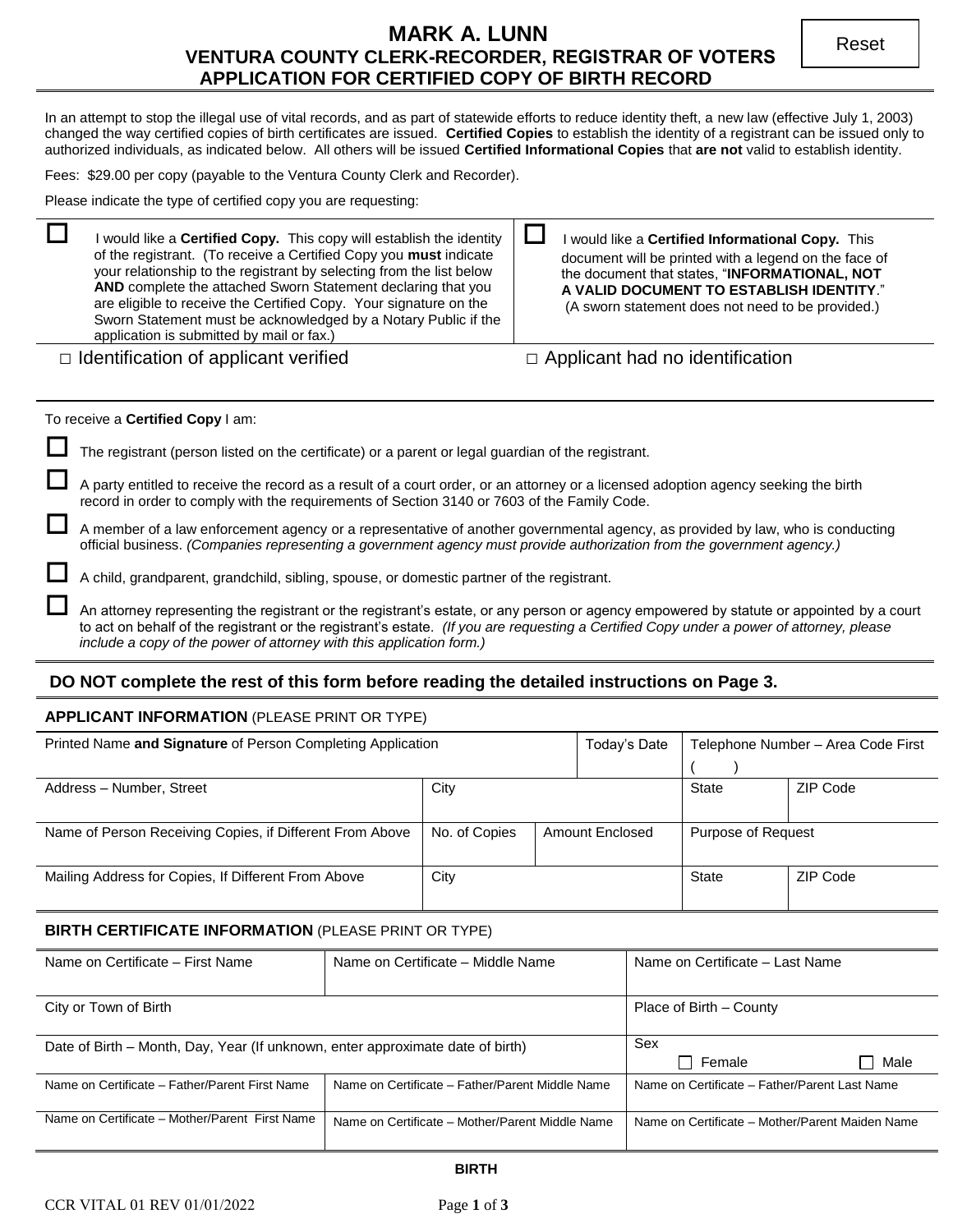## **SWORN STATEMENT**

## **(\*Required for certified copy of record. This Sworn Statement is not required when requesting an Informational certified copy which is not valid to establish identity)**

**\*Any member of a law enforcement agency or a representative of a state or local government agency, as provided by law, who orders a copy of a record to which subdivision (a) applies in conducting official business must complete the Sworn Statement, however, they may not be required to have their signature on the Sworn Statement acknowledged by a Notary Public.**

|                | declare under penalty of perjury under the laws of the State of California, |
|----------------|-----------------------------------------------------------------------------|
| (Printed Name) |                                                                             |

that I am an authorized person, as defined in California Health and Safety Code Section 103526 (c), and am eligible to receive a

certified copy of the birth record of the following individual(s):

| Name of Person Listed on the Birth Certificate | Your Relationship to the Person Listed on the Birth Certificate |
|------------------------------------------------|-----------------------------------------------------------------|
|                                                |                                                                 |
|                                                |                                                                 |
|                                                |                                                                 |
|                                                |                                                                 |

*(The remaining information must be completed in the presence of a Notary Public or County Clerk and Recorder staff.)* 

| Subsc<br>this<br>ascribed.<br>$-$ | O1<br>dav | 20<br>∼ | ~+<br>a |        |                      |
|-----------------------------------|-----------|---------|---------|--------|----------------------|
|                                   | ΈDaγ      | (Month  |         | (City) | state<br>- - - - - - |

\_\_\_\_\_\_\_\_\_\_\_\_\_\_\_\_\_\_\_\_\_\_\_\_\_\_\_\_\_\_\_\_\_\_\_\_\_\_\_\_\_\_\_\_\_\_\_\_\_\_\_\_\_\_ (Signature of person requesting certified copy)

*Note: If submitting your order by mail or fax, you must have your signature on the Sworn Statement acknowledged by a Notary Public using the Certificate of Acknowledgment below. If submitting your order in person, you must sign this in the presence of the County Clerk and Recorder staff.* 

---------------------------------------------------------------------------------------------------------------------------------------------------------------------------------------- **A notary public or other officer completing this certificate verifies only the identity of the individual who signed the document to which this certificate is attached, and not the truthfulness, accuracy, or validity of that document.**

### **CERTIFICATE OF ACKNOWLEDGMENT**

| State of                                                                                                                                                                                                                       |                                                                                                                                        |
|--------------------------------------------------------------------------------------------------------------------------------------------------------------------------------------------------------------------------------|----------------------------------------------------------------------------------------------------------------------------------------|
| SS<br>County of <b>County</b> of                                                                                                                                                                                               |                                                                                                                                        |
| On __________________, before me, __________                                                                                                                                                                                   | personally                                                                                                                             |
|                                                                                                                                                                                                                                | (Insert your name and title)                                                                                                           |
| appeared and the contract of the contract of the contract of the contract of the contract of the contract of the contract of the contract of the contract of the contract of the contract of the contract of the contract of t | who proved to me on the                                                                                                                |
|                                                                                                                                                                                                                                | basis of satisfactory evidence to be the person(s) whose name is/are subscribed to the within instrument and acknowledged to me        |
|                                                                                                                                                                                                                                | that he/she/they executed the same in his/her/their authorized capacity(ies), and that by his/her/their signature(s) on the instrument |
|                                                                                                                                                                                                                                | the person(s), or the entity upon behalf of which the person(s) acted, executed the instrument.                                        |
| correct.                                                                                                                                                                                                                       | I certify under PENALTY OF PERJURY under the laws of the State of California that the foregoing paragraph is true and                  |

WITNESS my hand and official seal. (NOTARY SEAL)

\_\_\_\_\_\_\_\_\_\_\_\_\_\_\_\_\_\_\_\_\_\_\_\_\_\_\_\_\_\_\_\_\_\_\_\_\_\_\_\_\_\_\_\_\_\_\_\_\_\_\_\_\_\_\_ NOTARY SIGNATURE